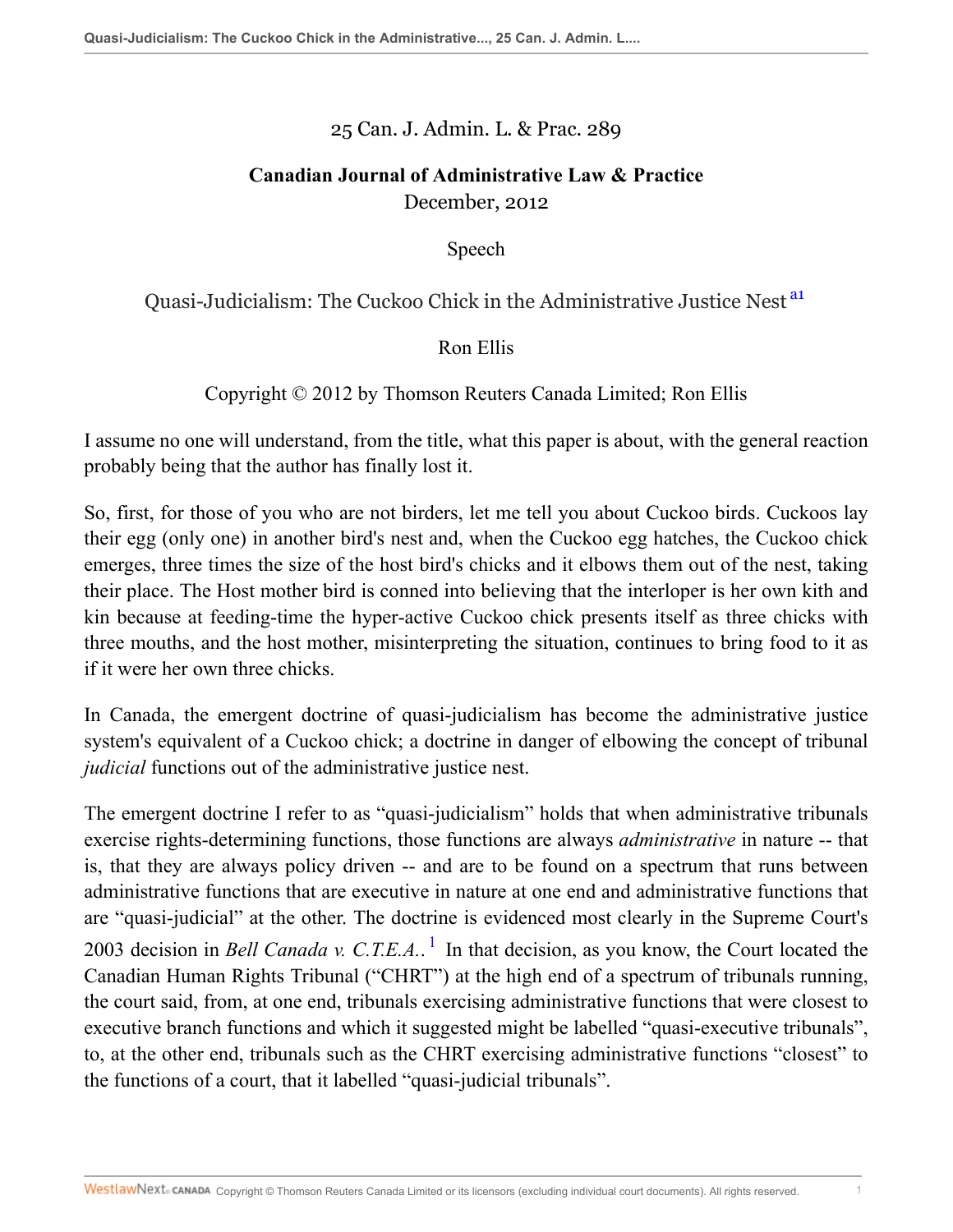The problem with that analysis is that there is no place on that spectrum for the tribunals -- the majority of tribunals -- whose functions are not quasi-judicial, but judicial.

<span id="page-1-0"></span>*Bell* located the Canadian Human Rights Tribunal at the highest end of the spectrum closest to the courts and labeled it a quasi-judicial tribunal. In fact, however, **\*290** the CHRT is not a quasijudicial tribunal; if one applies the accepted definition of a judicial function  $2$  to the Canadian Human Rights Tribunal's function as described by the court in *Bell*, it is perfectly clear that the tribunal is exercising a judicial function, and if one is looking for a label for that tribunal, the appropriate label is by no means "quasi-judicial", it is "judicial". The CHRT's adjudicative function is not just *close* to the adjudicative function of a court's, it is *identical* to the adjudicative function of a court. (This has recently been confirmed in practical terms by the Saskatchewan Legislature's abolishment of the Saskatchewan Human Rights Tribunal and the transfer of its adjudicative function to the Saskatchewan Court of Queen's Bench.<sup>[3](#page-10-1)</sup>) And equally judicial in nature are the adjudicative functions of workers compensation appeals tribunals, landlord and tenant boards, pension appeals tribunals and of each of those 37 tribunals that the Ontario government recently officially identified as "adjudicative tribunals".

<span id="page-1-1"></span>None of these may properly be regarded as quasi-judicial tribunals; they are all, in fact, what McRuer called them: "judicial tribunals"; and the problem is that the routine labelling of them as only quasi-judicial threatens to confound the case for the constitutional protection of their independence and impartiality.

That *judicial* functions exercised by administrative tribunals in fact come within the protection of the so-called unwritten principle of judicial independence first recognized in *PEI Reference* is now, in my opinion, self-evident, even though the Supreme Court has yet had the occasion to actually apply that principle to the judicial function of any particular tribunal. In any event, it is not my intention to argue the issue of constitutional protection of the independence of tribunal judicial functions this morning, pausing only to refer you to the *Canadian Journal of Administrative Law & Practice* ("CJALP") article jointly authored by my colleague Mary McKenzie and me entitled "Ocean Port or the Rule of Law"<sup>[4](#page-10-2)</sup> and my forthcoming book<sup>[5](#page-10-3)</sup> in which you will find the arguments in support of the application of the principle to tribunal judicial functions laid out in full, and to the recent decision of the Ontario Supreme Court in which the court acknowledged that the *PEI Reference*'s <sup>[6](#page-10-4)</sup> unwritten principle of judicial independence is now "uniformly applied to administrative tribunals and all forms of inferior courts".<sup>[7](#page-10-5)</sup>

<span id="page-1-5"></span><span id="page-1-4"></span><span id="page-1-3"></span><span id="page-1-2"></span>My subject this morning is the implications of the quasi-judicialism doctrine for the future of the principle of judicial independence in the administrative justice system.

**\*291** The process of pushing the concept of tribunal judicial functions out of the administrative justice nest began with two decisions of the Supreme Court of Canada in 1979 -- *Coopers and*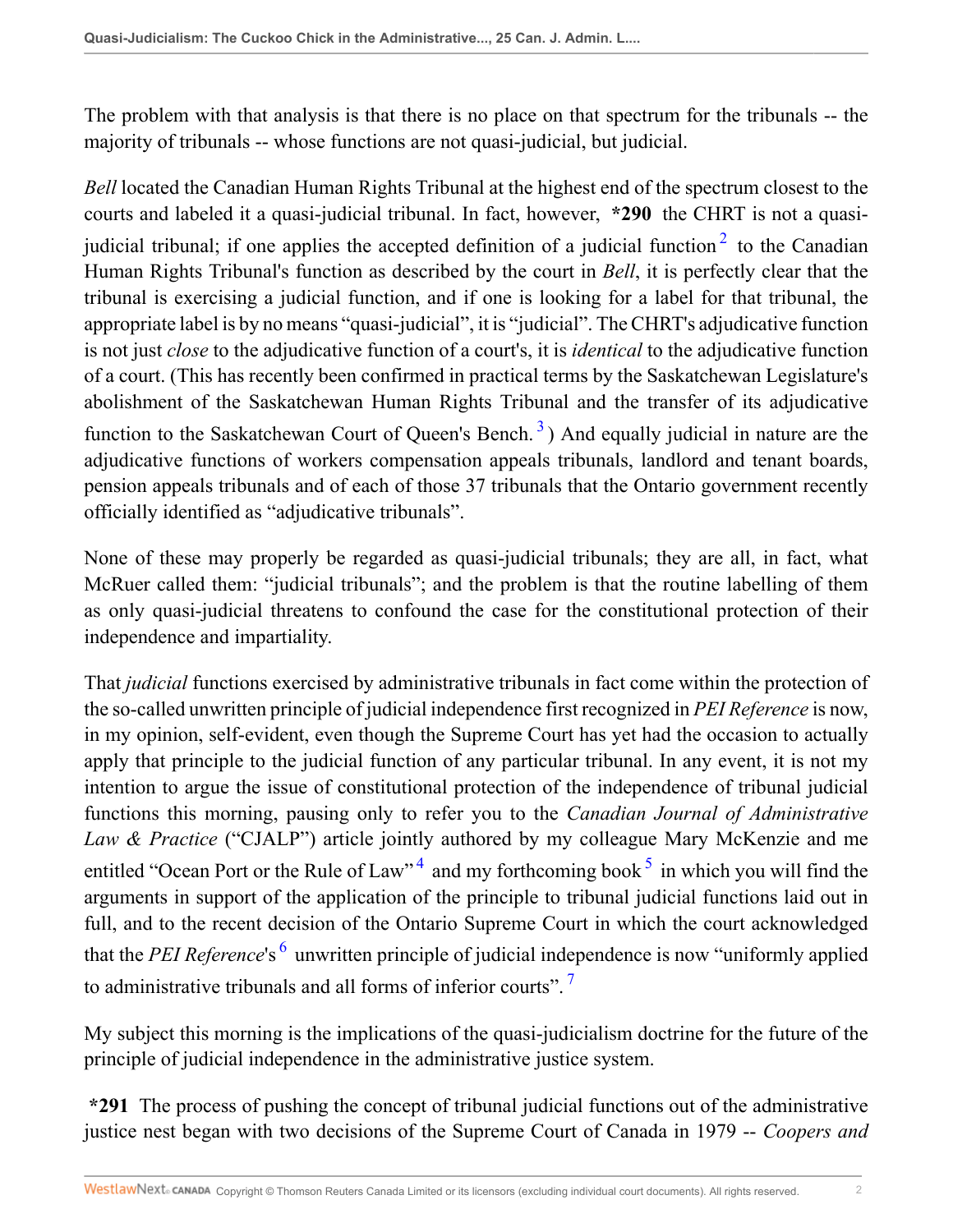<span id="page-2-1"></span><span id="page-2-0"></span>Lybrand<sup>[8](#page-10-6)</sup> and the iconic *Nicholson*.<sup>[9](#page-10-7)</sup> It was these two decisions that put the Cuckoo's egg in the administrative justice nest.

The label "quasi-judicial" originated, of course, long before that, in the distant era when the courts' judicial review jurisdiction did not include the review of administrative -- that is, policy-driven -- rights decisions, but when the government's exercise of regulatory functions had grown to the point where administrative decisions had increasingly serious impacts on the property and rights of individuals, and had developed a felt need for judicial review of the fairness of these decisions. The courts ultimately responded to this felt need by accepting jurisdiction to review administrative rights decisions that, while clearly administrative in nature, were, in terms of their impact on individual rights, nevertheless court-like. The courts concluded that the rule of law must be presumed to require that such decisions be reached through a process that was at least "somewhat akin" to a judicial process, and decisions which were seen to fall within that new jurisdiction were labelled "quasi-judicial" decisions.

<span id="page-2-2"></span>The concept of quasi-judicial decision-making and its place on the spectrum of tribunals as it was understood prior to 1979, is conveniently summarized by Justice McRuer in his 1968 report on his *Royal Commission Inquiry into Civil Rights*. [10](#page-10-8) (The McRuer Report has been criticized for what is seen to have been an excessive respect for Professor Dicey's views on tribunals, but the reliability of its understanding of administrative law as it existed in 1968 has never been doubted.) McRuer identified three categories of tribunal functions recognized in Ontario's administrative law jurisprudence in 1968: "purely administrative", "quasi-judicial administrative" and "judicial", and so, if he had thought to talk in terms of "spectrum", his spectrum of tribunal rights-determining functions would have run from the purely administrative rights-determining functions at one end, past the quasi-judicial administrative functions in the middle, to tribunal functions that are purely judicial at the other end.

The relevant passages from the McRuer Report read as follows:

We adopt the expression "tribunal" as embracing corporations, groups of persons or single persons *exercising either administrative or judicial powers* ....

It is, however, *necessary ... to distinguish between tribunals exercising "administrative" and "judicial" powers*. If the power conferred on a tribunal is *administrative* we will refer to it as an "administrative tribunal". If the power so conferred is *judicial* the tribunal will be referred to as a "judicial tribunal".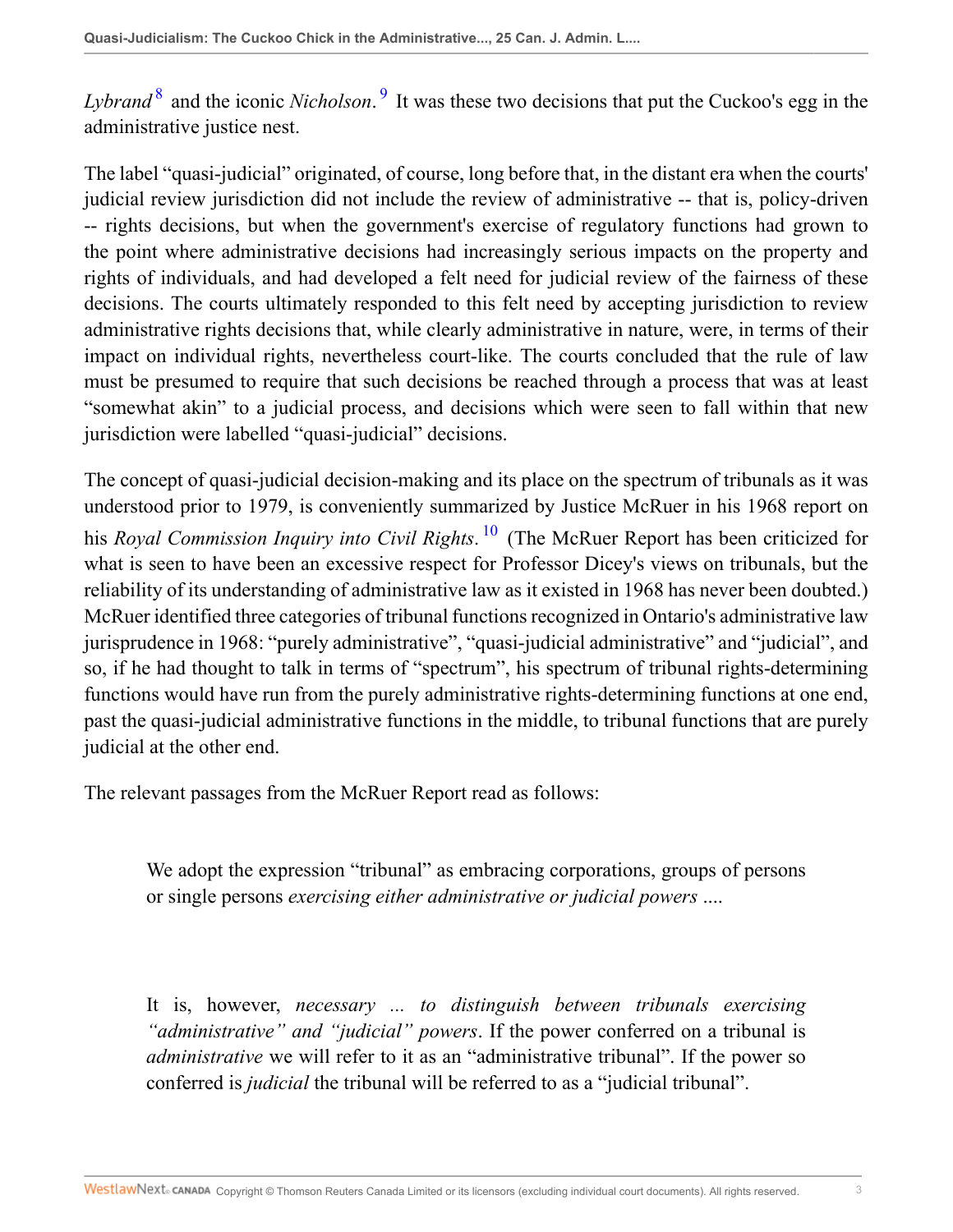<span id="page-3-0"></span>The terminology in this branch of the law of Ontario is further complicated **\*292** by a subdivision of administrative powers. In legal parlance it is said in some cases *administrative powers* must be exercised by "acting judicially". That is, the decision, although *administrative because it is arrived at on grounds of policy, is to be made after compliance with certain minimum standards of fair procedures, somewhat resembling judicial procedure .... In these cases, the administrative power is termed "quasi-judicial"*. In other cases no obligation to act judicially -- no requirements to follow any minimum standards of fair procedures -- is imposed ... In such cases the power is termed *"purely administrative"* .... [11](#page-10-9)

Thus, originally, a "quasi-judicial" function was a policy-driven, *administrative*, rightsdetermining function that was not a judicial function but whose exercise impacted on rights to such a degree that fairness required it to be exercised in a *somewhat* judicial manner.

The presence of the quasi-judicial function in the middle of the McRuer spectrum was only necessary because of the pre-*Nicholson* view that administrative decisions could not be judicially reviewed unless they were seen to be of a quasi-judicial nature. But since *Nicholson* has removed that requirement, there is no longer any need for the quasi-judicial category, and thus McRuer would see a modern spectrum of tribunal administration functions as running between administrative functions of a purely executive nature at one end and those administrative functions that are "closest" to tribunal *judicial* functions at the other.

<span id="page-3-1"></span>A clear recognition and acceptance of the distinctions between judicial functions of tribunals, and administrative and quasi-judicial administrative functions of tribunals, as those distinctions existed on the cusp of the *Coopers and Lybrand/Nicholson* era can be seen in Mr. Justice Pigeon's majority judgment in the Supreme Court's 1976 decision in *Howarth*. [12](#page-10-10) That judgment dealt with the then newly enacted s. 28 of the *Federal Court Act* which had inaugurated a Federal Court of Appeal jurisdiction to review certain decisions of Federal boards, commissions, or other tribunals. At issue was whether s. 28 authorized the Court of Appeal to review a National Parole Board decision revoking a parole. Justice Pigeon described s. 28 as distinguishing between (1) *"judicial* decisions" by Federal tribunals and (2) *"administrative orders* [by Federal tribunals] required by law to be made on a judicial or quasi-judicial *basis*". [13](#page-10-11)

<span id="page-3-2"></span>Pre-*Nicholson*, the content of the fair process required of a tribunal exercising a quasi-judicial administrative rights-determining function depended on the nature of the tribunal, the nature and seriousness of the potential impact of the decision, the circumstances in which the decision fell to be made, etc. However, there would always be at least a requirement that parties likely to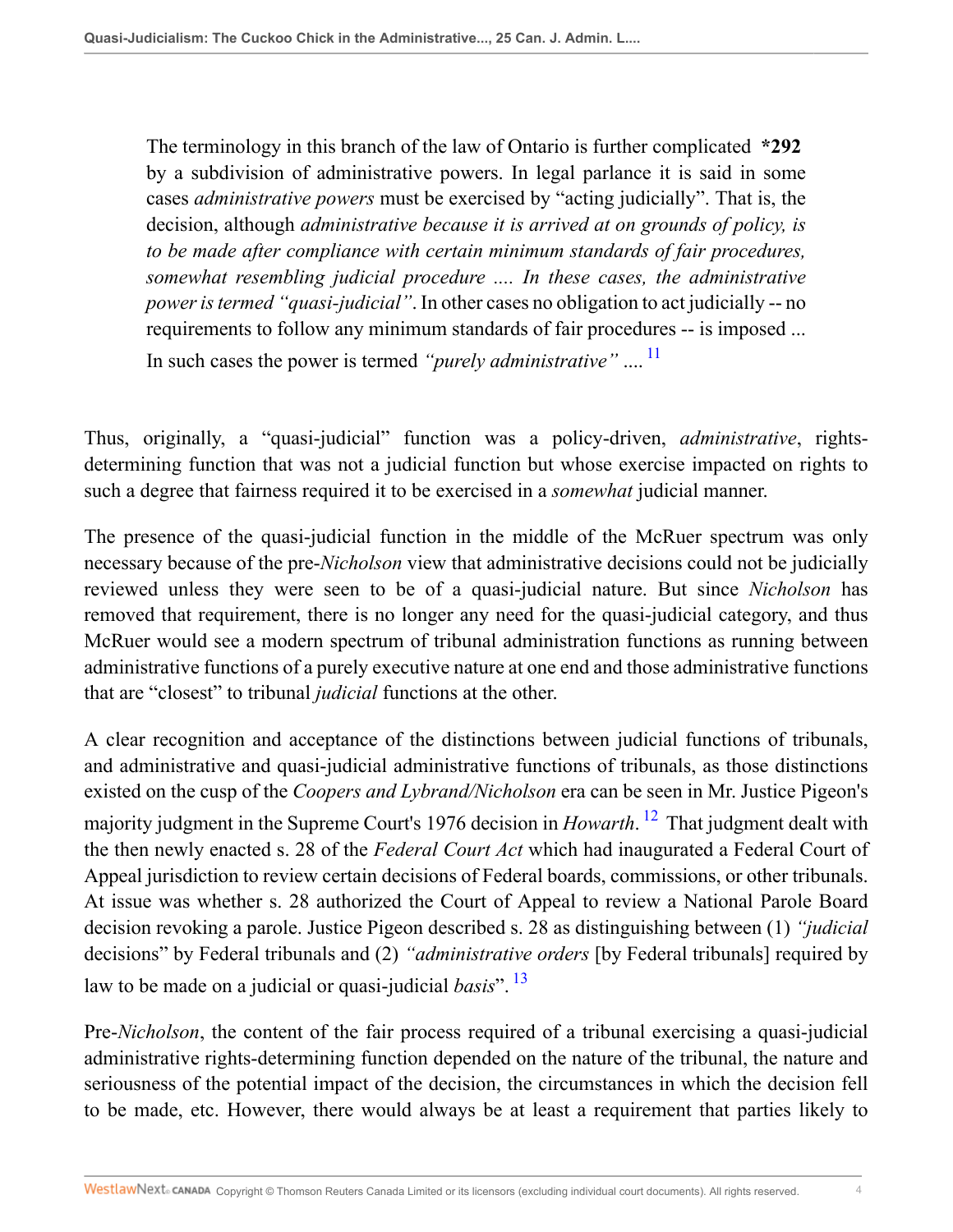be affected by the decision be given reasonable notice that a decision was contemplated and of the issues, and that there be some kind of a "hearing" in which the parties would have a reasonable opportunity to respond to the issues. This "hearing" was not typically the fullblown, court-style hearing; it might not have to be held in public; in some circumstances a mere exchange of correspondence sufficed.

<span id="page-4-0"></span>**\*293** In *Nicholson*, [14](#page-10-12) tired of courts having to deal with the angels-on-the-head-of-apin arguments about whether an administrative, policy-driven rights decision was purely administrative or might be quasi-judicial, Chief Justice Laskin, following an earlier lead of the U.K. courts, now held that all administrative rights-determining functions, whether they were purely administrative or quasi-judicial would henceforth be governed by the principles of procedural fairness with their compliance with those principles always open to judicial review. Thus, at this point, the technical need for the "quasi-judicial" concept as the commonlaw's stratagem for opening the door to judicial review of non-judicial, administrative decisions disappeared.

<span id="page-4-1"></span>Unfortunately, Chief Justice Laskin took the opportunity provided by *Nicholson* to also rule out any need to distinguish between tribunal administrative rights-determining functions and tribunal judicial functions. This is not surprising because in *Coopers and Lybrand*, [15](#page-10-13) a decision issued before *Nicholson* but in the same year, we find Justice Dickson speaking for the whole court, and saying flatly (and in conflict with the Court's previous views as exemplified in *Howarth*) that "judicial decisions [are] those made by the courts, and administrative decisions [are] those made by other than courts ..." and, as well, that "government ministries and agencies carry out a different form of work then that done by the courts ... Their primary concern is with policy objectives, rather than adjudication inter partes,  $\ldots$ <sup>[16](#page-10-14)</sup>

<span id="page-4-2"></span>The latter is a description of "government agencies" that ignores the existence of tribunals such as the worker's compensation appeals tribunals, the landlord and tenant boards, the social benefit tribunals, etc. etc., whose primary concern *is* with adjudication *inter partes*.

And, so, in the process of ridding the Canadian common law of the courts' dependence for their judicial review jurisdiction on the artificial distinction between purely administrative functions and quasi-judicial administrative functions, the *Nicholson* court, and the jurisprudence that followed it, seemed to have also eliminated the distinction between tribunal *administrative functions* and tribunal *judicial functions*. The following is one of the oft-quoted passages from Chief Justice Laskin's majority judgment in *Nicholson*:

What rightly lies behind this emergence [of a general notion of fairness] is the realization that *the classification of statutory functions as judicial, quasi-judicial or administrative is often very difficult*, to say the least; and to endow some with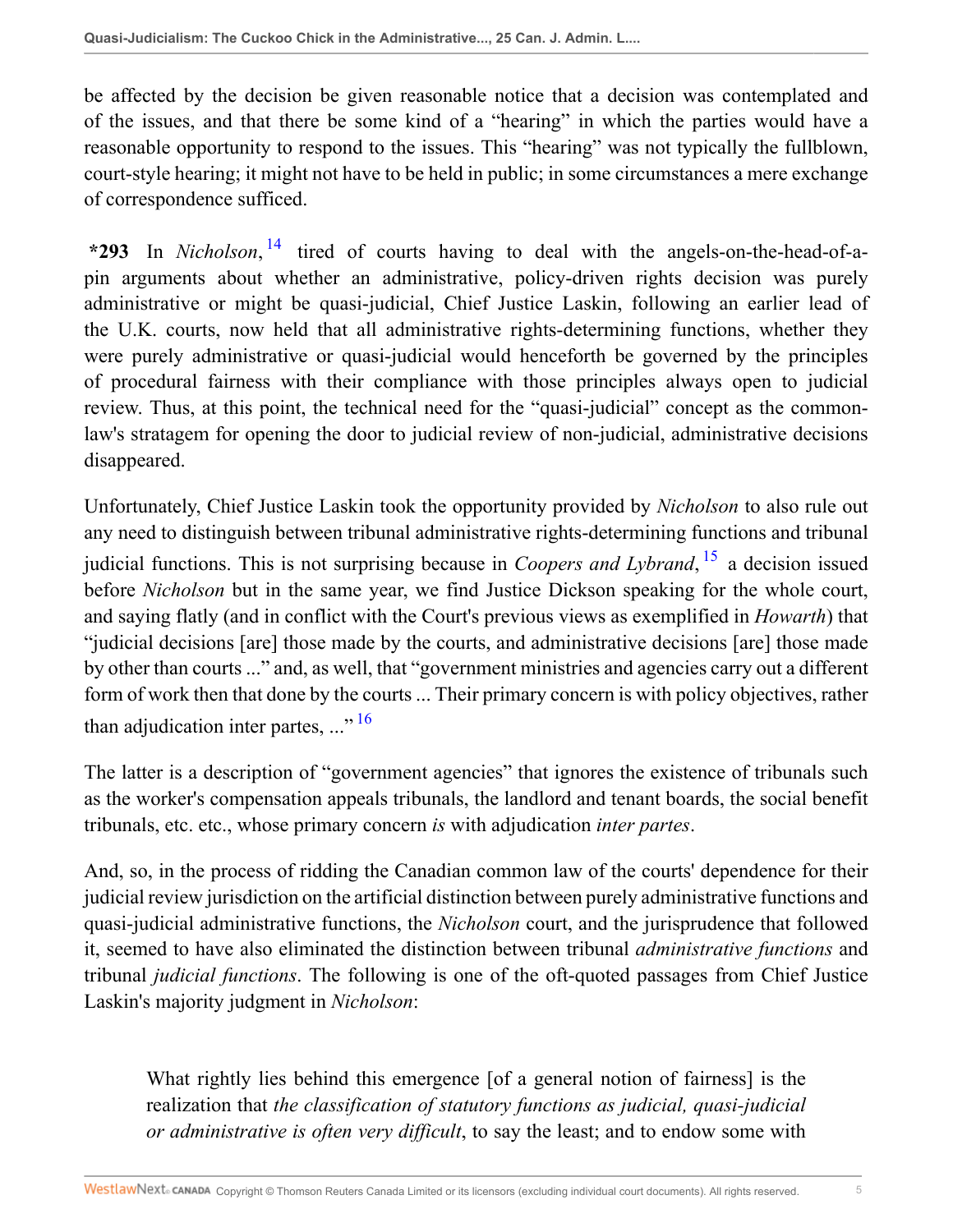<span id="page-5-0"></span>procedural protection while denying others any at all would work injustice when the results of statutory decisions raise the same serious consequences for those adversely affected, regardless of the classification of the function in question: see, generally, Mullan, *Fairness: The New Natural Justice* (1975), 25 Univ. of Tor. L.J.  $281^{17}$  $281^{17}$  $281^{17}$ 

See also the conclusion by Justice L'Heureux-Dubé, speaking in 1990 for the **\*294** majority of the Supreme Court, in *Knight v. Indian Head* that, "[t]here is no longer a need, except perhaps where the statute mandates it, to distinguish between judicial, quasi-judicial and administrative decisions".<sup>[18](#page-10-16)</sup>

<span id="page-5-1"></span>In considering the modern implications of a failure or refusal to distinguish between tribunal administrative functions and tribunal judicial functions, it is important to remember that, pre-*Nicholson*, what the principle of procedural fairness required of a tribunal that was identified as exercising a quasi-judicial administrative function was principally focused on the *process* of decision-making, not on the status of the decision-maker. And decision-makers exercising quasijudicial functions were always administrative bodies and, while they might be independent, by definition they could not be disinterested, not impartial.

The concept of impartiality has two components -- independence and disinterest. A tribunal or its members cannot be seen to be impartial unless it or they are independent, but independence is not enough. A demonstrably independent tribunal cannot be seen to be impartial unless it is also clear that it and its members are disinterested in the outcome -- that there are no grounds for a reasonable apprehension of bias. And while administrative bodies exercising quasi-judicial administrative functions may have one of the components of impartiality because they may be thought to be independent, they are missing the second component because they are not in law unbiased -- not disinterested.

Take, for example, energy boards. Energy boards and their management and members are charged with the responsibility for making the energy sector work effectively, efficiently, and fairly in the community's interest. That is their mission. They are professionally committed to meeting those goals and will, as individuals and as an organization, be judged on how well those goals are achieved. Therefore, in the consideration of any rights issue -- in considering, for example, whether or not to grant an application for a gas-marketing licence -- these boards and their members must be seen to have their own institutional interests at stake, to be implicitly in the position of defending or promoting those interests. To put it in the vernacular, both the applicant, and the board, have a dog in the hunt.

Like a general contractor in a large construction project deciding whether or not to accept a particular tender from, say, one of several contending paving contractors, energy boards are both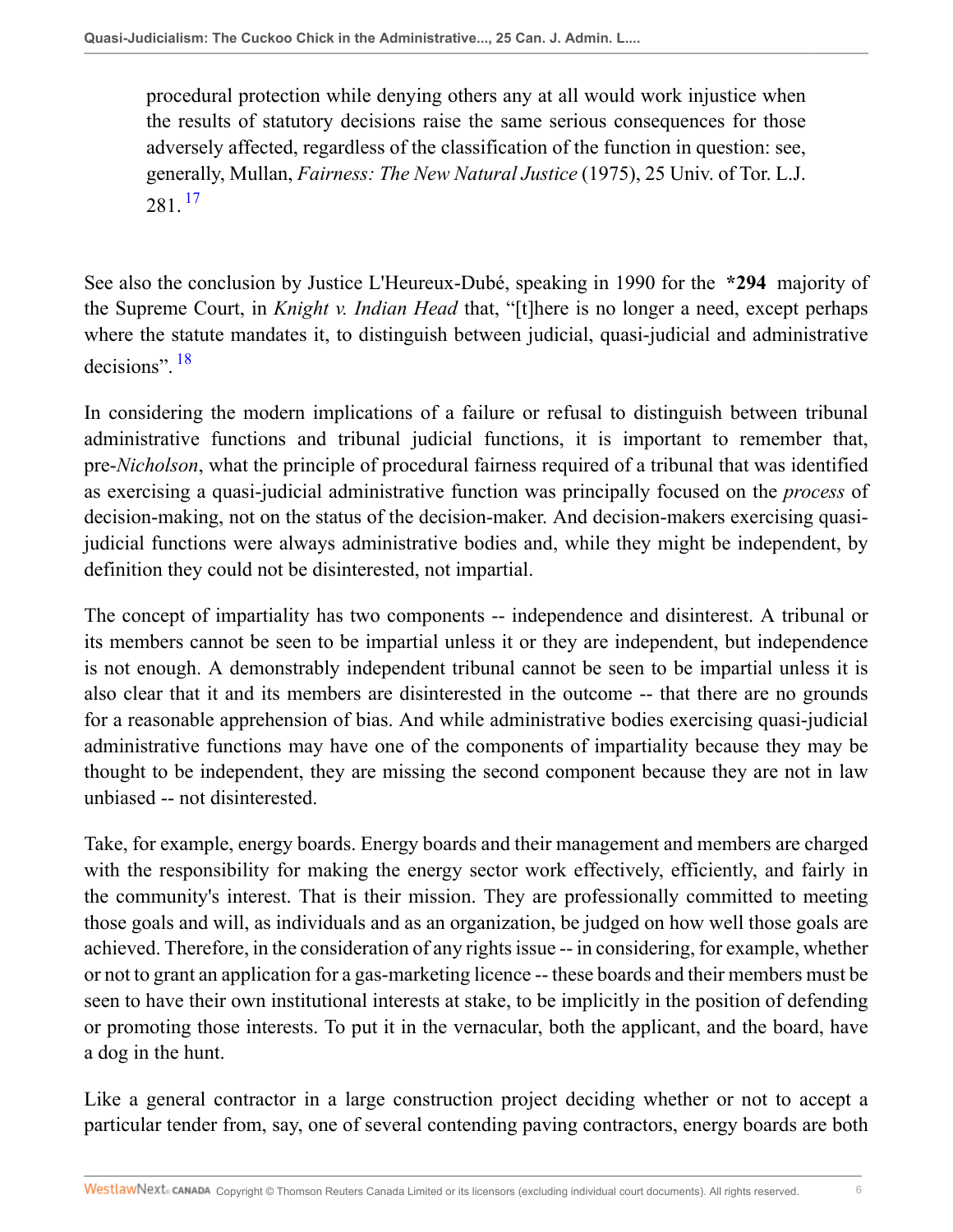the decider and a party. They have both the community's -- i.e., their "owners"' -- interests and their own interests to consider; they are not adjudicators of other people's rights but managers of their own -- and their principal's -- interests. So, for administrators exercising administrative rightsdetermining functions of a quasi-judicial nature, the process had to be fair, but the content of the fairness requirement varied in the manner described above, and it had to accommodate the fact that the decisions were policy-driven and the deciders were invariably, by definition, not impartial.

Thus, while the courts' tactical need for distinguishing between purely administrative rightsdetermining functions and quasi-judicial administrative rights-determining functions evaporated with *Nicholson*, the law continued -- and continues -- to have important substantive reasons for distinguishing between tribunal *administrative* functions, whether they be purely administrative or quasi-judicial **\*295** administrative, and tribunal *judicial* functions. These reasons are, I argue, principally the need to distinguish between administrative -- that is, policy-driven -- rightsdetermining functions that, subject to statutory override, must be exercised in conformity at some variable level with the principles of procedural fairness but do not require -- or typically have - impartial deciders, and those, not administrative but judicial, rights-determining functions that, if the integrity of our justice system is to be respected, must be exercised in conformance with at least the core rules of natural justice by deciders who are impartial, with both the process and the impartial status of the deciders protected from statutory override by the constitutional requirement of judicial independence.

If we lived in an ideal, administrative law world, then, after *Nicholson*, the concept of a "quasijudicial" rights-determining administrative function -- no longer needed as the legitimizing cover for judicial review of administrative, rights-determining functions -- would have been decorously retired to the status of a historical footnote and we would have heard nothing more about it. But, no, in the aftermath of *Nicholson*, the "quasi-judicial" label, let loose by Nicholson from its traditional common law moorings, was still to be found floating in un-amended pre-*Nicholson* legislation and the courts were called upon to continue to assign some meaning to it.  $\frac{19}{2}$  $\frac{19}{2}$  $\frac{19}{2}$ 

<span id="page-6-0"></span>And this dissonance between a common law that seemed now to have no further rational use for the "quasi-judicial" label and statutes, like s. 28 of the *Federal Court Act*, that still required the courts to ascribe some meaning to it, led eventually to the quasi-judicial label metamorphosing into a label of convenience for any quasi-judicial *or* judicial function exercised by non-court tribunals, and to its now ending up as an historically anomalous and constitutionally flawed label for any tribunal whose main function is *either* judicial or quasi-judicial (in the original sense of the term).

Thus, now, both the Canadian Human Rights Tribunal and the Canadian Nuclear Safety Commission are referred to as "quasi-judicial" tribunals and the understanding of "quasijudicial" as connoting a non-judicial *administrative* function requiring a *somewhat* judicial process disappeared, and in the administrative law context "quasi-judicial" appears to have become the new "judicial". The Cuckoo chick has pushed the legitimate heir out of the nest.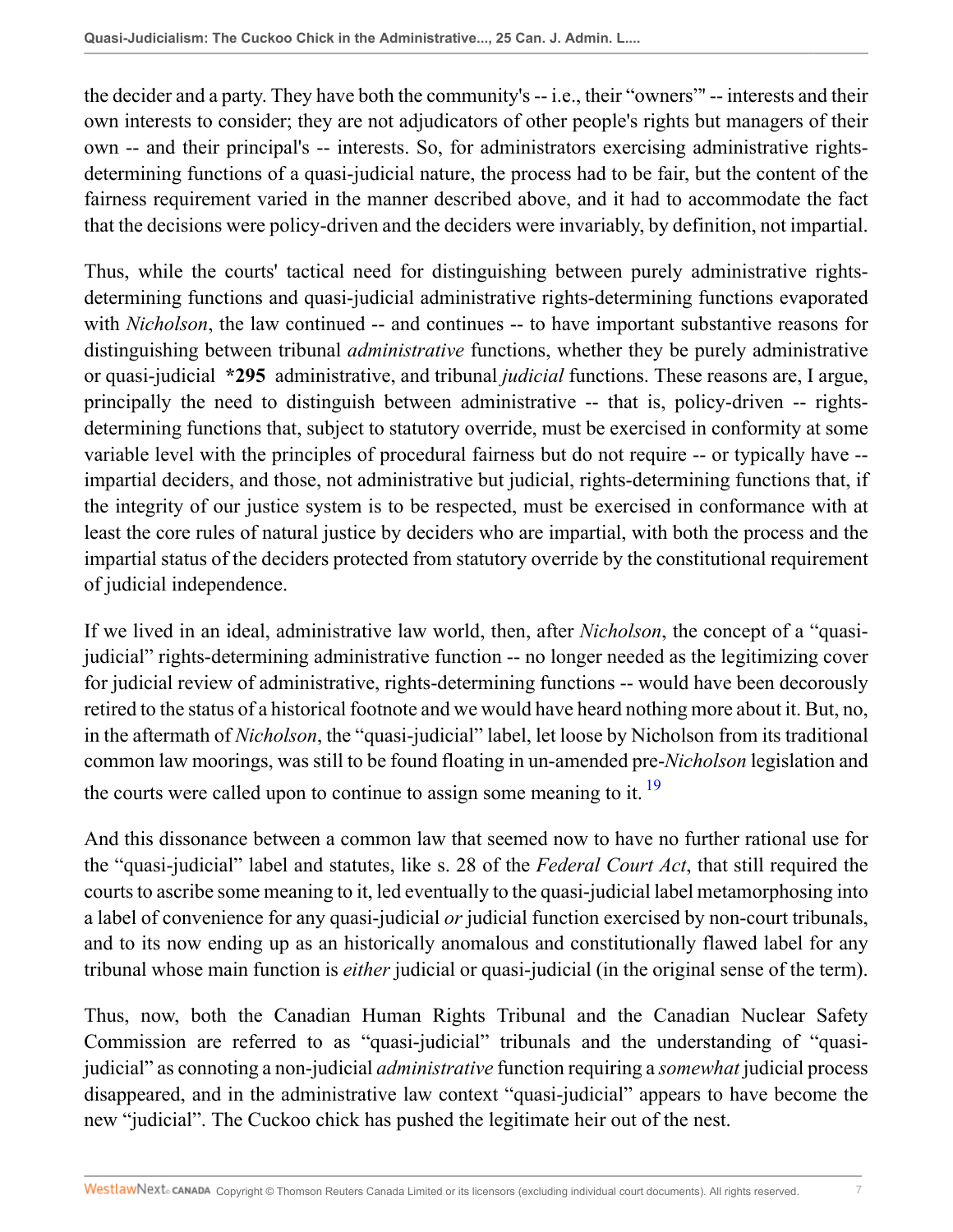This conflation of judicial and quasi-judicial tribunal functions into the one quasi-judicial category is a doctrinal error that is fraught with dangers for a rational and constitutionally sound law of administrative justice. But it is not a surprising development because it has long been foretold by the Canadian courts' traditional failure to distinguish with care between administrative tribunals that are regulatory agencies exercising administrative functions that may or may not be of a quasijudicial nature and administrative tribunals that are judicial tribunals exercising judicial functions -- a failure that continues even as I write.

<span id="page-7-1"></span><span id="page-7-0"></span>It is a long standing tradition. Most of you will remember Chief Justice Laskin's majority judgment in *National Energy Board* -- the Marshall Crowe **\*296** case <sup>[20](#page-10-18)</sup> -- where Laskin characterized the Board's hearing addressed to the issue as to which contractor should get approval for building the McKenzie Valley natural gas pipeline as an "adjudication" and, in finding that Crowe must step down as chair of that hearing because of a perceived bias, applied bias principles appropriate for a judicial function A particularly arresting example may be seen in the 1992 judgment of the Supreme Court in *Newfoundland Telephone*<sup>[21](#page-10-19)</sup> in which the Court characterizes as "adjudication" a hearing-based exercise of what was clearly a regulatory function by Newfoundland's Board of Commissioners of Public Utilities. The Board was obviously a regulatory agency and the issues it was considering was whether recent increases in the salaries and pensions of the Newfoundland Telephone Company's senior executives should be allowed as costs that could be appropriately included in the cost structure the Company was entitled to rely on in justifying rate increases. These were not, by any stretch of the imagination, justiciable issues. The question for the Board of Commissioners in that case could not rationally have been what "the law" intended. The Board was tasked with deciding what was advisable the interest of its clients -- the people of Newfoundland and its own interests, and it allowed the salary increases but disallowed the pension increases. Nevertheless, the Court identified that hearing as "adjudicative" and, as in the National Energy Board case, applied a standard of impartiality relative to the exercise of a judicial function.

<span id="page-7-2"></span>More modern evidence of that failure to distinguish between regulatory agencies and judicial tribunals may be found in the Supreme Court's observation in *Paul*, [22](#page-11-0) in 2003, that *"administrative tribunals"* are part of the justice system -- not just adjudicative tribunals or judicial tribunals, but apparently all administrative tribunals are part of the justice system. I doubt very much whether energy boards or the CRTC can appropriately or usefully be said to be part of any "justice system", although workers compensation appeals tribunals certainly are.

<span id="page-7-3"></span>You can see this tradition also at work in the Supreme Court's confirmation in its recent decision in *Conway* [23](#page-11-1) that any tribunal with the authority to decide questions of law has the implicit jurisdiction to decide *Charter* issues and to award remedies for *Charter* breaches. It is surprising that no thought appears to have been given in *Conway*, as in *Paul*, as to whether the nature of the *Charter* jurisdiction might be different as between tribunals exercising administrative functions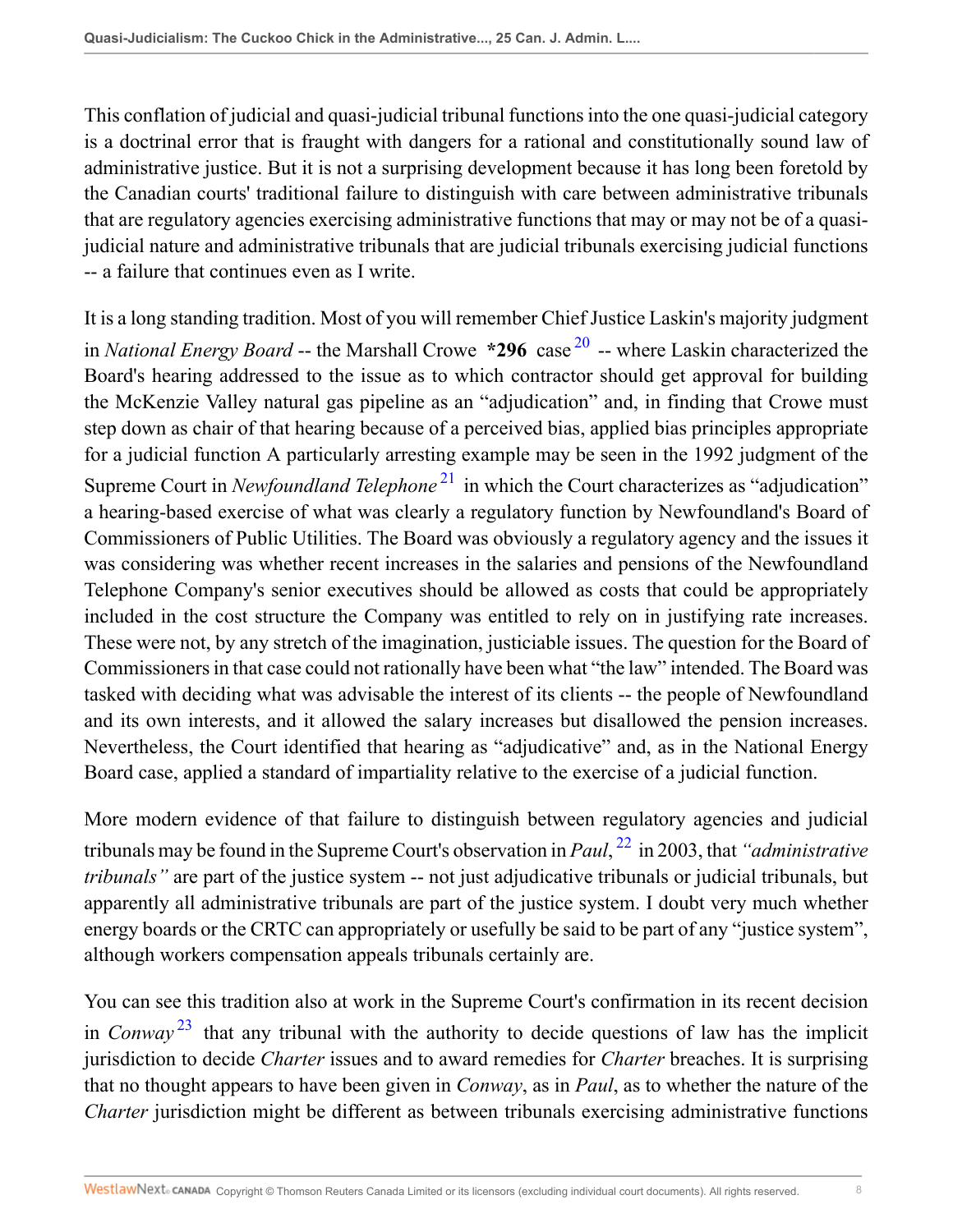and tribunals exercising judicial functions; whether, for instance, the fact that, inherently, the former will always be engaged in defending their own institutional obligations and interests makes them ideal arbiters of the *Charter* rights of others.

**\*297** When one considers the provenance of the "quasi-judicial" label as a name for administrative functions that merely resemble judicial functions and for the "somewhat judicial" process that the courts imposed on administrators exercising such functions, it is clear that its current application to tribunals exercising what are in fact judicial functions will eventually cause trouble.

The courts' post-*Nicholson* eradication of the distinction between judicial, rights-determining functions, and administrative, rights-determining functions creates problems for the theory and law of administrative justice that the courts have not foreseen and have yet to face. Both the common law rules of natural justice and the constitutional requirements of judicial independence (as they will eventually have to be recognized) require that any non-court person -- or institution -- exercising a *judicial* function be demonstrably impartial -- i.e., be and be perceived to be both independent and unbiased.

But, in the past, before *Nicholson*, in dealing with bodies exercising administrative rightsdetermining functions for which the label "quasi-judicial" was originally coined -- for example: boards of health, university boards of directors, municipal councils, regulatory agencies -- the courts never addressed the issues of the independence of those bodies and only rarely considered whether they could be perceived to be impartial. In their review of the exercise of quasi-judicial functions, the courts' concern was focused, as we have seen, on the *process* of decision-making -- on fair notice and opportunities to respond that were comparable to hearings, etc. -- not on the status of the deciders.

And that made perfect sense since, as I have said, pre-*Nicholson*, tribunals seen to be exercising quasi-judicial rights-determining functions were always administrators of one kind or another who would rarely meet the structural criteria of judicial independence and, because of their administrative agenda and assigned policy missions, could never be seen to be disinterested. They could be expected to treat people *fairly* -- and that is what the courts were looking for -- but they inevitably had a mandated *bias* and their decisions were policy-driven.

<span id="page-8-0"></span>The long-term, administrative justice system implications of the courts' conflation of quasijudicial and judicial tribunal functions have so far been flying below the radar. This has been possible because, as far as the *common law* of judicial independence is concerned, the standard of independence has been held since *Valente* [24](#page-11-2) to be contextually variable and is tailored by the courts to fit the practical independence requirements of any rights deciders whether they are exercising judicial or quasi-judicial functions. For functions that are truly quasi-judicial in the original sense,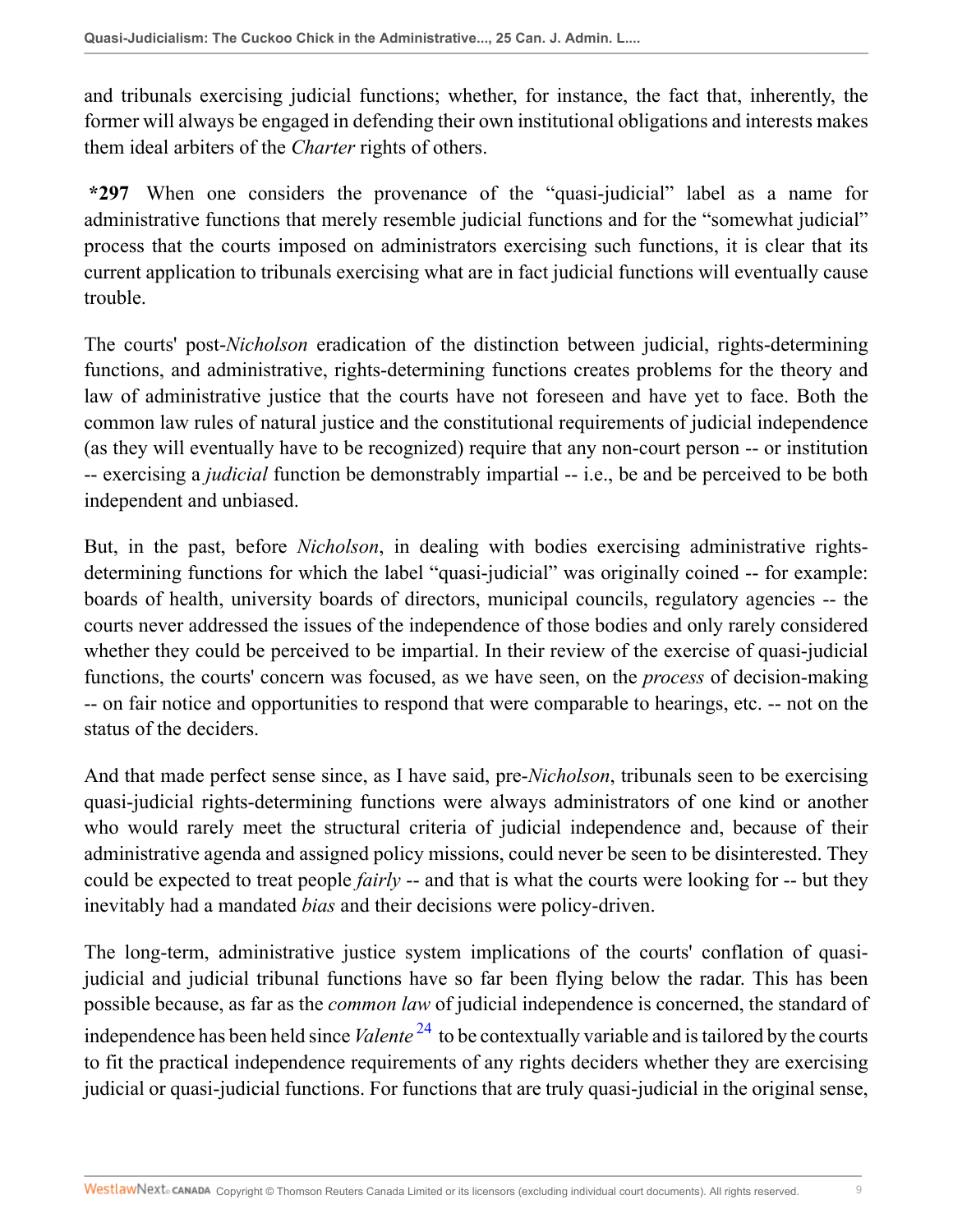the standard of independence is set lower, and for those that are now called quasi-judicial but are in fact judicial, the standard is set higher.

<span id="page-9-2"></span>This stratagem works as far as the common law of independence is concerned, but it is constitutionally unsound -- other than courts, it is only tribunals exercising judicial functions in the traditional sense of the term that qualify as being constitutionally **\*298** required to be independent.  $25$  Thus, when it comes time for the Supreme Court to decide whether a particular tribunal's statutory, rights-determining function brings it within the constitutional requirements of judicial independence -- and it is inevitable that that time will come for most tribunals -- the court will once again have to distinguish between rights-determining functions that are truly judicial and those that while somewhat resembling a judicial function are in fact administrative. In that exercise, the fact that in *Bell*, and elsewhere, the court is now applying the "quasi-judicial" label indiscriminately to both seems to present a considerable danger of confounding the analysis.

Confusing judicial rights-determining functions with quasi-judicial administrative rightsdetermining functions is even more serious, however, when it comes to the principle of impartiality. One can conceive of varying degrees of structural, judicial *independence*, but with respect to an adjudicator exercising a judicial function there will either be grounds for a reasonable apprehension of bias or not, and quasi-judicial rights deciders in the traditional sense of the quasi-judicial concept can almost never be perceived to be impartial. Even if they have structural guarantees of independence, in exercising their rights-determining function they, like energy boards and other regulatory agencies, will inevitably be understood to be appropriately defending their own interests, to be both decider and party.

Thus, the application of the "quasi-judicial" label indiscriminately both to bodies exercising true, judicial rights-determining functions, like the Canadian Human Rights Tribunal or residential landlord and tenant tribunals, and to bodies exercising somewhat judicial but administrative, rights-determining functions for which that label was originally coined, such as energy boards, means either that impartiality will no longer be a requirement for the former or it will be a new requirement for the latter. Since the rule of law will rule out the first possibility, and common sense the second, it is apparent that the courts' application of the quasi-judicial label even to bodies exercising what are in fact judicial functions is simply a mistake that will have to be fixed. The Cuckoo chick needs to be evicted from the administrative *justice* nest.

## Footnotes

- <span id="page-9-0"></span>a<sub>1</sub> Speech presented at the CCAT Conference, "Mapping New Frontiers -- The Good, The Bad and The Ugly of Administrative Justice" in Calgary, May 2012, in the workshop, "New Frontiers of Administrative Justice Research". The paper is based on a section in the author's forthcoming book, *Unjust by Design -- Canada's Administrative Justice System*.
- <span id="page-9-1"></span>[1](#page-0-1) [\[2003\] 1 S.C.R. 884, 2003 CarswellNat 2428, 2003 CarswellNat 2427 \(S.C.C.\)](http://nextcanada.westlaw.com/Link/Document/FullText?findType=Y&serNum=2003060286&pubNum=5156&originatingDoc=I5d379d54604211e28578f7ccc38dcbee&refType=IC&originationContext=document&vr=3.0&rs=cblt1.0&transitionType=DocumentItem&contextData=(sc.Search)) [*Bell*].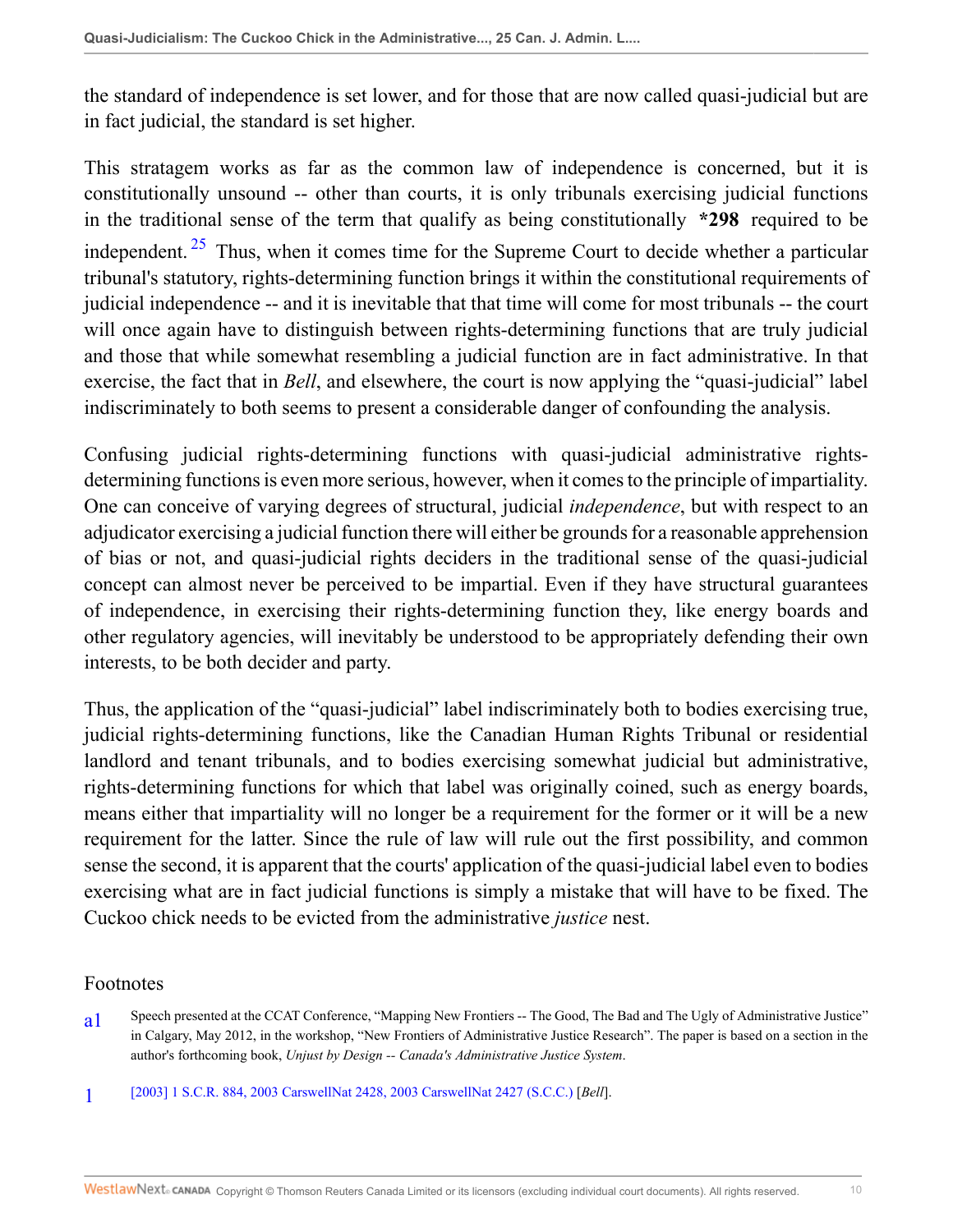- <span id="page-10-0"></span>[2](#page-1-0) As set out particularly in *Reference re Residential Tenancies Act (Ontario)*[, \[1981\] 1 S.C.R. 714, 1981 CarswellOnt 623F, 1981](http://nextcanada.westlaw.com/Link/Document/FullText?findType=Y&serNum=1981177483&pubNum=5156&originatingDoc=I5d379d54604211e28578f7ccc38dcbee&refType=IC&originationContext=document&vr=3.0&rs=cblt1.0&transitionType=DocumentItem&contextData=(sc.Search)) [CarswellOnt 623 \(S.C.C.\)](http://nextcanada.westlaw.com/Link/Document/FullText?findType=Y&serNum=1981177483&pubNum=5156&originatingDoc=I5d379d54604211e28578f7ccc38dcbee&refType=IC&originationContext=document&vr=3.0&rs=cblt1.0&transitionType=DocumentItem&contextData=(sc.Search)).
- <span id="page-10-1"></span>[3](#page-1-1) Bill 160 -- *The Saskatchewan Human Rights Code Amendment Act, 2010*.
- <span id="page-10-2"></span>[4](#page-1-2) S. Ronald Ellis and Mary E. McKenzie, ["Ocean Port or the Rule of Law? The Saskatchewan Labour Relations Board" \(2009\) 22](http://nextcanada.westlaw.com/Link/Document/FullText?findType=Y&serNum=0348998268&pubNum=135178&originatingDoc=I5d379d54604211e28578f7ccc38dcbee&refType=LR&originationContext=document&vr=3.0&rs=cblt1.0&transitionType=DocumentItem&contextData=(sc.Search)) [Can J Admin L & Prac 267](http://nextcanada.westlaw.com/Link/Document/FullText?findType=Y&serNum=0348998268&pubNum=135178&originatingDoc=I5d379d54604211e28578f7ccc38dcbee&refType=LR&originationContext=document&vr=3.0&rs=cblt1.0&transitionType=DocumentItem&contextData=(sc.Search)).
- <span id="page-10-3"></span>[5](#page-1-3) *Unjust by Design -- Canada's Administrative Justice System in Canada*, to be published by UBC Press and scheduled for release in March 2013.
- <span id="page-10-4"></span>[6](#page-1-4) *Reference re: Public Sector Pay Reduction Act (P.E.I.)*, s. 10; *Reference re: Provincial Court Act (P.E.I.)*; *R. v. Campbell*; *R. v. Ekmecic*; *R. v. Wickman*; *[Manitoba Provincial Judges Assn. v. Manitoba \(Minister of Justice\)](http://nextcanada.westlaw.com/Link/Document/FullText?findType=Y&serNum=1997417378&pubNum=5156&originatingDoc=I5d379d54604211e28578f7ccc38dcbee&refType=IC&originationContext=document&vr=3.0&rs=cblt1.0&transitionType=DocumentItem&contextData=(sc.Search))*, [1997] 3 S.C.R. 3. [P.E.I. Reference].
- <span id="page-10-5"></span>[7](#page-1-5) *[Ontario Deputy Judges Assn. v. Ontario \(Attorney General\)](http://nextcanada.westlaw.com/Link/Document/FullText?findType=Y&serNum=2026608352&pubNum=7659&originatingDoc=I5d379d54604211e28578f7ccc38dcbee&refType=IC&originationContext=document&vr=3.0&rs=cblt1.0&transitionType=DocumentItem&contextData=(sc.Search))*, 2011 ONSC 6956, 2011 CarswellOnt 13192 (Ont. S.C.J.); affirmed [2012](http://nextcanada.westlaw.com/Link/Document/FullText?findType=Y&serNum=2027978543&pubNum=5476&originatingDoc=I5d379d54604211e28578f7ccc38dcbee&refType=IC&originationContext=document&vr=3.0&rs=cblt1.0&transitionType=DocumentItem&contextData=(sc.Search)) [CarswellOnt 7932 \(Ont. C.A.\).](http://nextcanada.westlaw.com/Link/Document/FullText?findType=Y&serNum=2027978543&pubNum=5476&originatingDoc=I5d379d54604211e28578f7ccc38dcbee&refType=IC&originationContext=document&vr=3.0&rs=cblt1.0&transitionType=DocumentItem&contextData=(sc.Search))
- <span id="page-10-6"></span>[8](#page-2-0) *Collavino Brothers Construction Co., Re*[, \[1979\] 1 S.C.R. 495, 1978 CarswellNat 568, 1978 CarswellNat 257 \(S.C.C.\).](http://nextcanada.westlaw.com/Link/Document/FullText?findType=Y&serNum=1978153878&pubNum=5156&originatingDoc=I5d379d54604211e28578f7ccc38dcbee&refType=IC&originationContext=document&vr=3.0&rs=cblt1.0&transitionType=DocumentItem&contextData=(sc.Search))
- <span id="page-10-7"></span>[9](#page-2-1) *[Nicholson v. Haldimand-Norfolk \(Regional Municipality\) Commissioners of Police](http://nextcanada.westlaw.com/Link/Document/FullText?findType=Y&serNum=1978158368&pubNum=5156&originatingDoc=I5d379d54604211e28578f7ccc38dcbee&refType=IC&originationContext=document&vr=3.0&rs=cblt1.0&transitionType=DocumentItem&contextData=(sc.Search))* (1978), [1979] 1 S.C.R. 311, 1978 CarswellOnt [609, 1978 CarswellOnt 609F \(S.C.C.\)](http://nextcanada.westlaw.com/Link/Document/FullText?findType=Y&serNum=1978158368&pubNum=5156&originatingDoc=I5d379d54604211e28578f7ccc38dcbee&refType=IC&originationContext=document&vr=3.0&rs=cblt1.0&transitionType=DocumentItem&contextData=(sc.Search)) (*"Nicholson"*).
- <span id="page-10-8"></span>[10](#page-2-2) Report No. 1, Vol.1 (1968) (Chair: James Chalmers) [*McRuer Report*] at 120-123.
- <span id="page-10-9"></span>[11](#page-3-0) *Ibid.*, at 29 (Emphasis added).
- <span id="page-10-10"></span>[12](#page-3-1) *Howarth v. Canada (National Parole Board)*[, \[1976\] 1 S.C.R. 453, 1974 CarswellNat 377F, 1974 CarswellNat 377 \(S.C.C.\)](http://nextcanada.westlaw.com/Link/Document/FullText?findType=Y&serNum=1974145472&pubNum=5156&originatingDoc=I5d379d54604211e28578f7ccc38dcbee&refType=IC&originationContext=document&vr=3.0&rs=cblt1.0&transitionType=DocumentItem&contextData=(sc.Search)).
- <span id="page-10-11"></span>[13](#page-3-2) *Ibid.*[, at 471.](http://nextcanada.westlaw.com/Link/Document/FullText?findType=Y&serNum=1974145472&originatingDoc=I5d379d54604211e28578f7ccc38dcbee&refType=IC&originationContext=document&vr=3.0&rs=cblt1.0&transitionType=DocumentItem&contextData=(sc.Search)) (Emphasis added).
- <span id="page-10-12"></span>[14](#page-4-0) *Supra* note 9.
- <span id="page-10-13"></span>[15](#page-4-1) *Supra* note 8.
- <span id="page-10-14"></span>[16](#page-4-2) *Ibid.*, at 500.
- <span id="page-10-15"></span>[17](#page-5-0) *Nicholson, supra* note 9 at 325 [Emphasis added]. See also *[Knight v. Indian Head School Division No. 19](http://nextcanada.westlaw.com/Link/Document/FullText?findType=Y&serNum=1990313303&pubNum=5477&originatingDoc=I5d379d54604211e28578f7ccc38dcbee&refType=IC&originationContext=document&vr=3.0&rs=cblt1.0&transitionType=DocumentItem&contextData=(sc.Search))*, 1990 CarswellSask 408, [1990 CarswellSask 146, \[1990\] 1 S.C.R. 653 \(S.C.C.\),](http://nextcanada.westlaw.com/Link/Document/FullText?findType=Y&serNum=1990313303&pubNum=5477&originatingDoc=I5d379d54604211e28578f7ccc38dcbee&refType=IC&originationContext=document&vr=3.0&rs=cblt1.0&transitionType=DocumentItem&contextData=(sc.Search)) at 669 [S.C.R.] (*"Knight"*).
- <span id="page-10-16"></span>[18](#page-5-1) *Ibid., Knight*.
- <span id="page-10-17"></span>[19](#page-6-0) See, in particular, *[Syndicat des employés de production du Québec & de l'Acadie v. Canada \(Human Rights Commission\)](http://nextcanada.westlaw.com/Link/Document/FullText?findType=Y&serNum=1989313711&pubNum=5156&originatingDoc=I5d379d54604211e28578f7ccc38dcbee&refType=IC&originationContext=document&vr=3.0&rs=cblt1.0&transitionType=DocumentItem&contextData=(sc.Search))*, [1989] 2 [S.C.R. 879, 1989 CarswellNat 877, 1989 CarswellNat 701 \(S.C.C.\)](http://nextcanada.westlaw.com/Link/Document/FullText?findType=Y&serNum=1989313711&pubNum=5156&originatingDoc=I5d379d54604211e28578f7ccc38dcbee&refType=IC&originationContext=document&vr=3.0&rs=cblt1.0&transitionType=DocumentItem&contextData=(sc.Search)).
- <span id="page-10-18"></span>[20](#page-7-0) *[Committee for Justice & Liberty v. Canada \(National Energy Board\)](http://nextcanada.westlaw.com/Link/Document/FullText?findType=Y&serNum=1976148610&pubNum=5156&originatingDoc=I5d379d54604211e28578f7ccc38dcbee&refType=IC&originationContext=document&vr=3.0&rs=cblt1.0&transitionType=DocumentItem&contextData=(sc.Search))* (1976), [1978] 1 S.C.R. 369, 1976 CarswellNat 434F, 1976 [CarswellNat 434 \(S.C.C.\)](http://nextcanada.westlaw.com/Link/Document/FullText?findType=Y&serNum=1976148610&pubNum=5156&originatingDoc=I5d379d54604211e28578f7ccc38dcbee&refType=IC&originationContext=document&vr=3.0&rs=cblt1.0&transitionType=DocumentItem&contextData=(sc.Search)) (*"National Energy Board"*).
- <span id="page-10-19"></span>[21](#page-7-1) *[Newfoundland Telephone Co. v. Newfoundland \(Board of Commissioners of Public Utilities\)](http://nextcanada.westlaw.com/Link/Document/FullText?findType=Y&serNum=1992365864&pubNum=5156&originatingDoc=I5d379d54604211e28578f7ccc38dcbee&refType=IC&originationContext=document&vr=3.0&rs=cblt1.0&transitionType=DocumentItem&contextData=(sc.Search))*, [1992] 1 S.C.R. 623, 1992 CarswellNfld [170, 1992 CarswellNfld 179 \(S.C.C.\)](http://nextcanada.westlaw.com/Link/Document/FullText?findType=Y&serNum=1992365864&pubNum=5156&originatingDoc=I5d379d54604211e28578f7ccc38dcbee&refType=IC&originationContext=document&vr=3.0&rs=cblt1.0&transitionType=DocumentItem&contextData=(sc.Search)) (*"Newfoundland Telephone"*).